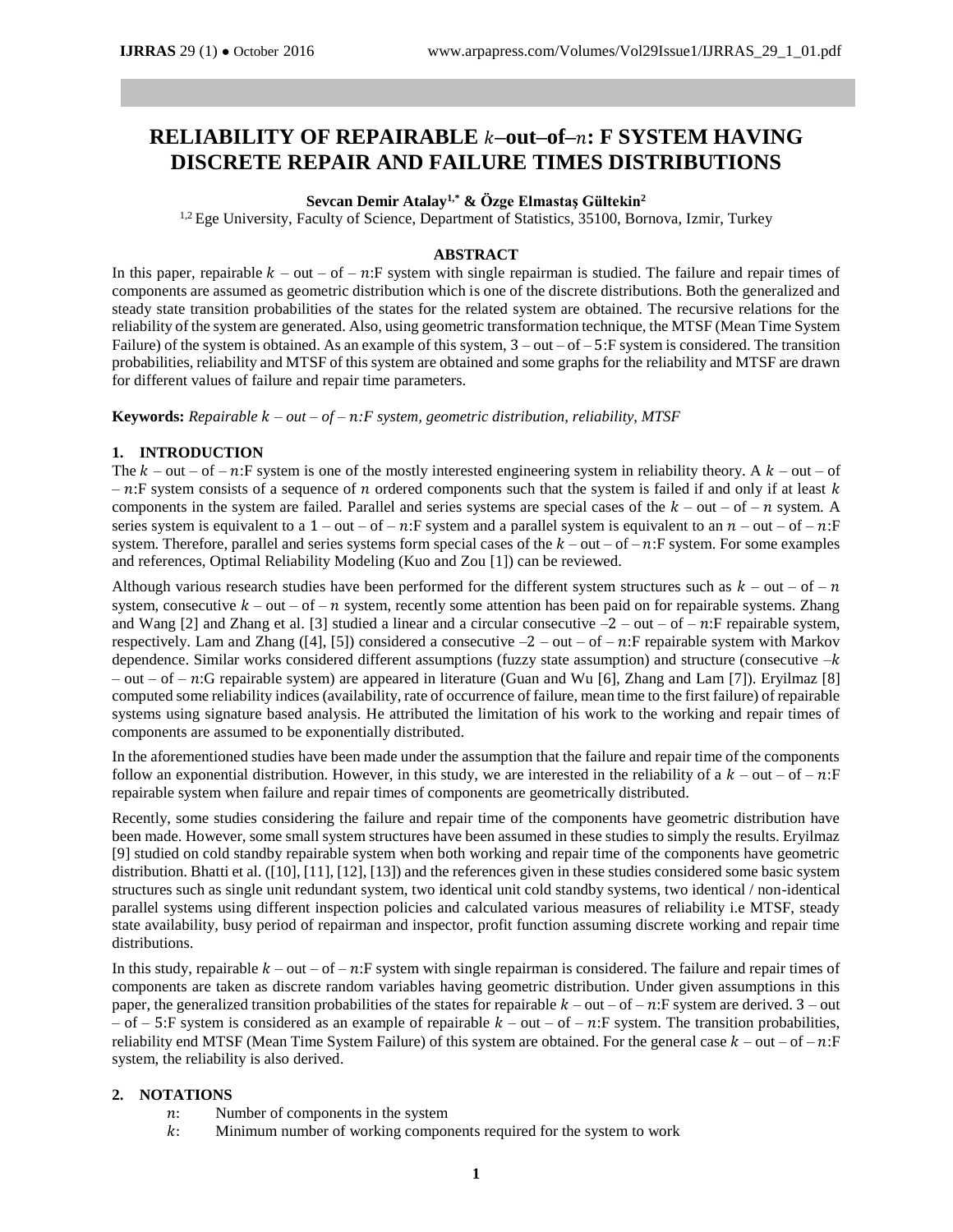- $N(t)$ : The state of the system at time t
- $S_i$ :  $i$  th state of the system

 $q_{ij}(t)/Q_{ij}(t)$ : p.m.f / c.d.f. of direct transition time from state  $S_i$  to state  $S_j$  during time interval  $(0,t)$ 

- $P_{ij}$ : Steady state transition probability from state  $S_i$  to state  $S_j$  during time interval  $(0, t)$
- $p q^t$ p.m.f. of failure time of any component  $(p + q = 1)$
- $rs^t$ p.m.f. of repair time of any component  $(r + s = 1)$

#### **3. MODEL DESCRIPTION AND ASSUMPTIONS**

In this paper we consider a repairable  $k$ -out-of-  $n: F$  system. The failure and repair times of components are taken as discrete random variables having geometric distributions with different parameters. The following assumptions according to the model are as follows:

- **I.** The system is a  $k$ -out-of-  $n: F$  system with identical components. Each component has only two states: working or failed. The system fails if and only if at least  $k$  components in the system fail.
- **II.** At time  $t = 0$ , all components are new and working.
- **III.** There is a single repairman in the system. Each component after being repaired is "as good as new".
- **IV.** When the system is in the failed state, the non-failed components will not fail any longer.
- **V.** More than one failure may occur at the same time period.

Considering the model assumptions given above, we can define the state of the system by time  $t$  according to the number of failed components in the system. It is denoted by  $N(t)$  and can be defined by the following way:

 $N(t) =$  $\overline{\mathcal{L}}$  $\overline{1}$  $\mathbf{I}$  $\perp$  $\begin{bmatrix} -1, & \text{if at time } t, \text{ one component fails, the system works,} \end{bmatrix}$ if at time  $t$ , all components work, the system works, ⋮  $-(k-1)$ , if at time t, (k-1) components fail, the system works,  $k$ , if at time  $t$ , k components fail, the system fails. ⋮ if at time  $t$ , all components fail, the system fails.

Then,  $N(t)$  forms a discrete time homogeneous Markov chain with the state space  $\Omega = \{-(k-1),-1,0,k,...,n\}.$ The set of working states is  $W = \{-(k-1), ..., 0\}$  and the set of failure states  $F = \{k, ..., n\}$ . Let's consider 3–out– of–5:F system as an example of repairable  $k - out - of - n$ :F system. Considering the possible values of  $N(t)$  and possible states of the 3–out–of–5:F system, the transition diagram of the system can be shown with the following figure.

 $( )$  working state,  $\fbox{ in }$  : failed state)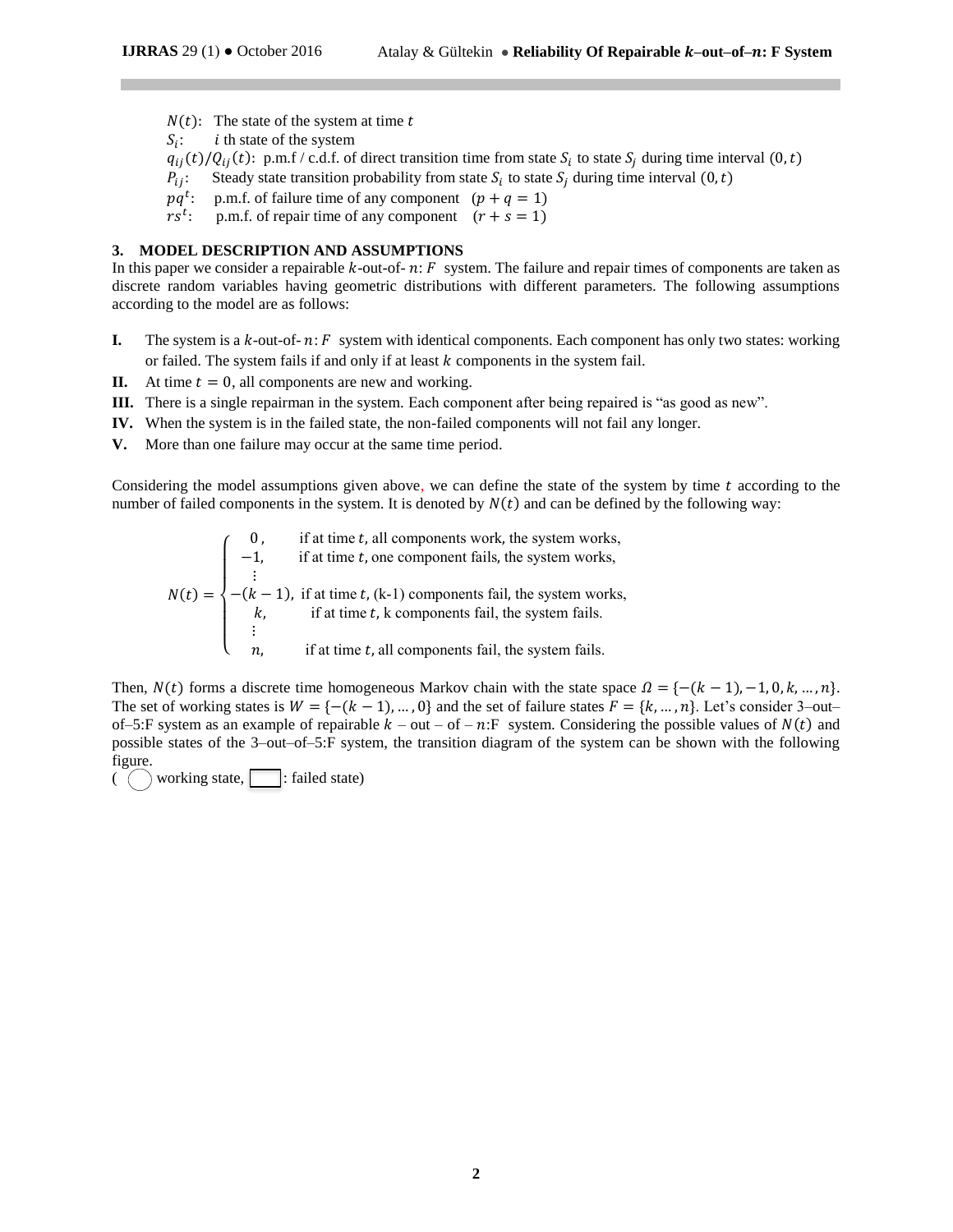

*Figure 1: The transition diagram of 3–out–of–5:F system*

Similar diagram given in Figure 1 also can be drawn for the general case of  $k$  – out – of –  $n$ : F system.

## **4. TRANSITION PROBABILITIES**

Let  $Q_{ij}(t)$  be the probability that the system transits from  $S_i$  to  $S_j$  during time interval  $(0, t)$ , i.e., if  $T_{ij}$  is the transition time from  $S_i$  to  $S_j$  then,

$$
Q_{ij}(t) = P(T_{ij} \leq t).
$$

Using this definition and simple probabilistic arguments, transition probabilities of  $k - out - of - n$ : F system is obtained as

$$
Q_{0j}(t) = P(T_{0j} \le t) = {n \choose j} p^j q^{n-j} \frac{1 - (q^n)^{t+1}}{1 - q^n}, \quad j = -1, -2, \dots, -(k-1), k, \dots, n
$$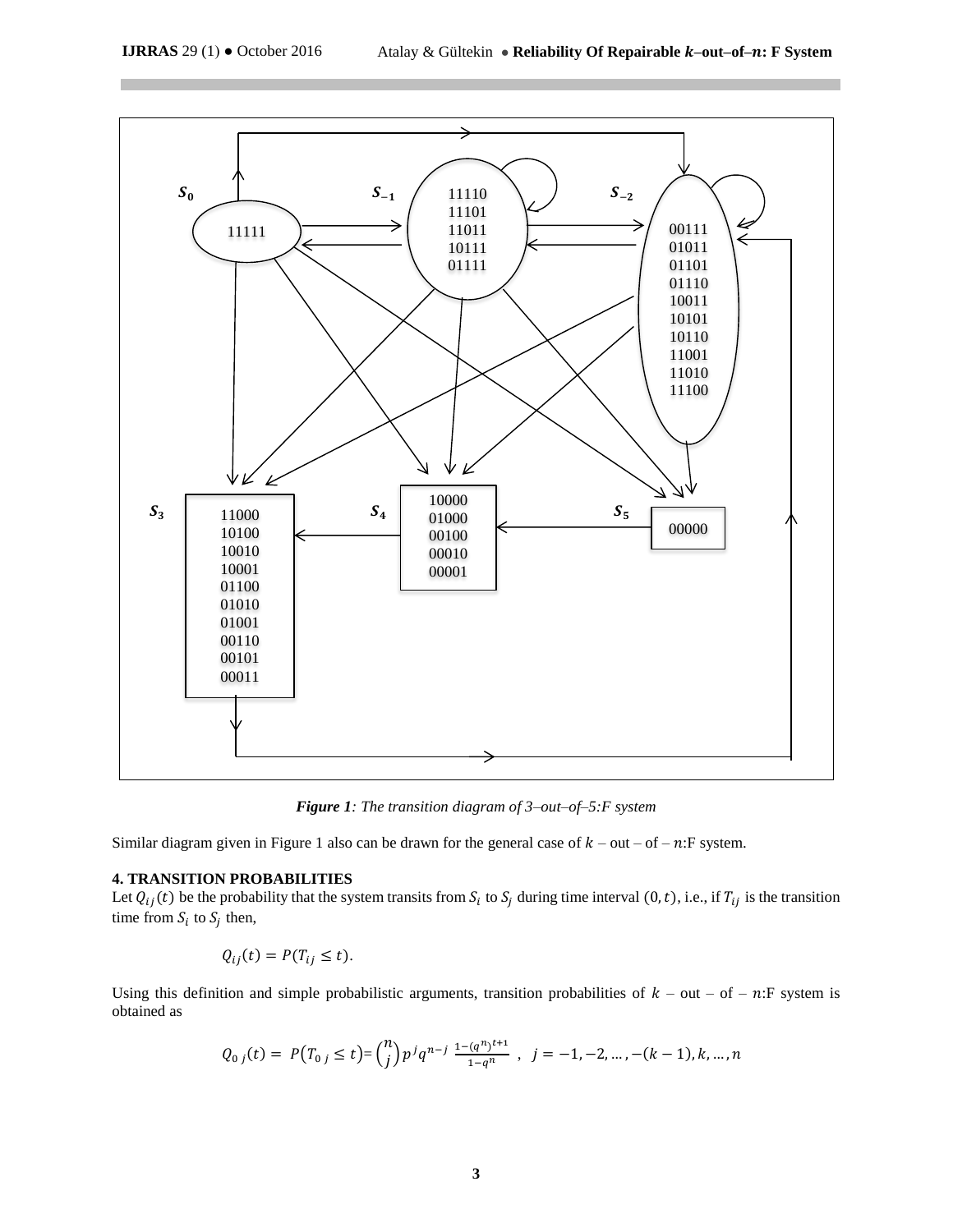$$
Q_{-i\,j}(t) = P(T_{-i\,j} \le t)
$$
\n
$$
= \begin{cases}\n r q^{n-i} \frac{1 - (q^{n-i}s)^{t+1}}{1 - q^{n-i}s}, & j = -(i-1) \\
 \binom{n-i}{1} r p q^{n-i-1} \frac{1 - (q^{n-i}s)^{t+1}}{1 - q^{n-i}s}, & j = -i \\
 \left[ \binom{n-i}{j-i} p^{j-i} q^{n-j+i-1} s + \binom{n-i}{j-i+1} p^{j-i+1} q^{n-j+i-2} r \right] \frac{1 - (q^{n-i}s)^{t+1}}{1 - q^{n-i}s}, & j = -(i+1), \dots, -(k-1), k, \dots, n-1 \\
 & p^{n-i} s \frac{1 - (q^{n-i}s)^{t+1}}{1 - q^{n-i}s}, & j = n\n\end{cases}
$$

for  $i = 1, 2, ..., (k - 1)$  and

$$
Q_{i j}(t) = 1 - (s)^{t+1}
$$
 for  $i = k$ ,  $j = -(k-1)$ .

The steady state transition probabilities from state  $S_i$  to state  $S_j$  can be obtained by taking t→ ∞. That is  $P_{ij} =$  $\lim_{t\to\infty} Q_{ij}(t)$ .

$$
P_{0j} = \frac{{\binom{n}{j}p^{j}q^{n-j}}{1-q^n} \quad , \ j = -1, -2, \dots, -(k-1), k, \dots, n
$$

$$
P_{-i\,j} = \begin{cases} \n\frac{rq^{n-i}}{1 - q^{n-i}s}, & j = -(i-1) \\
\frac{\binom{n-i}{1}rpq^{n-i-1}}{1 - q^{n-i}s}, & j = -i \\
\frac{\left[\binom{n-i}{j-i}\right]p^{j-i}q^{n-j+i-1}s + \binom{n-i}{j-i+1}p^{j-i+1}q^{n-j+i-2}r}{1 - q^{n-i}s}, & j = -(i+1), \dots, -(k-1), k, \dots, n-1 \\
\frac{p^{n-i}s}{1 - q^{n-i}s}, & j = n\n\end{cases}
$$

for  $i = 1, 2, ..., (k - 1)$  and

$$
P_{i j} = 1
$$
 for  $i = k$ ,  $j = -(k - 1)$ .

As an illustration, the steady state transition probabilities of 3–out–of–5:F system are obtained and given below.

$$
P_{0-1} = \frac{5pq^4}{1-q^5}, \qquad P_{0-2} = \frac{10p^2q^3}{1-q^5}, \qquad P_{03} = \frac{10p^3q^2}{1-q^5}, \quad P_{04} = \frac{5p^4q}{1-q^5}, \quad P_{05} = \frac{p^5}{1-q^5}
$$

$$
P_{-10} = \frac{rq^4}{1-q^4s}, \quad P_{-1-1} = \frac{4pq^3r}{1-q^4s}, \quad P_{-1-2} = \frac{4pq^3s + 6p^2q^2r}{1-q^4s}, \quad P_{-13} = \frac{6p^2q^2s + 4p^3qr}{1-q^4s}, \quad P_{-14} = \frac{4p^3qs + p^4r}{1-q^4s}, \quad P_{-15} = \frac{p^4s}{1-q^4s}
$$

$$
P_{-2-1} = \frac{rq^3}{1-q^3s}, \quad P_{-2-2} = \frac{3pq^2r}{1-q^3s}, \quad P_{-23} = \frac{3pq^2s + 3p^2qr}{1-q^3s}, \quad P_{-24} = \frac{3p^2qs + p^3r}{1-q^3s}, \quad P_{-25} = \frac{p^3s}{1-q^3s}
$$

$$
P_{3-2} = P_{43} = P_{54} = 1
$$
(1)

We can observe the following relations: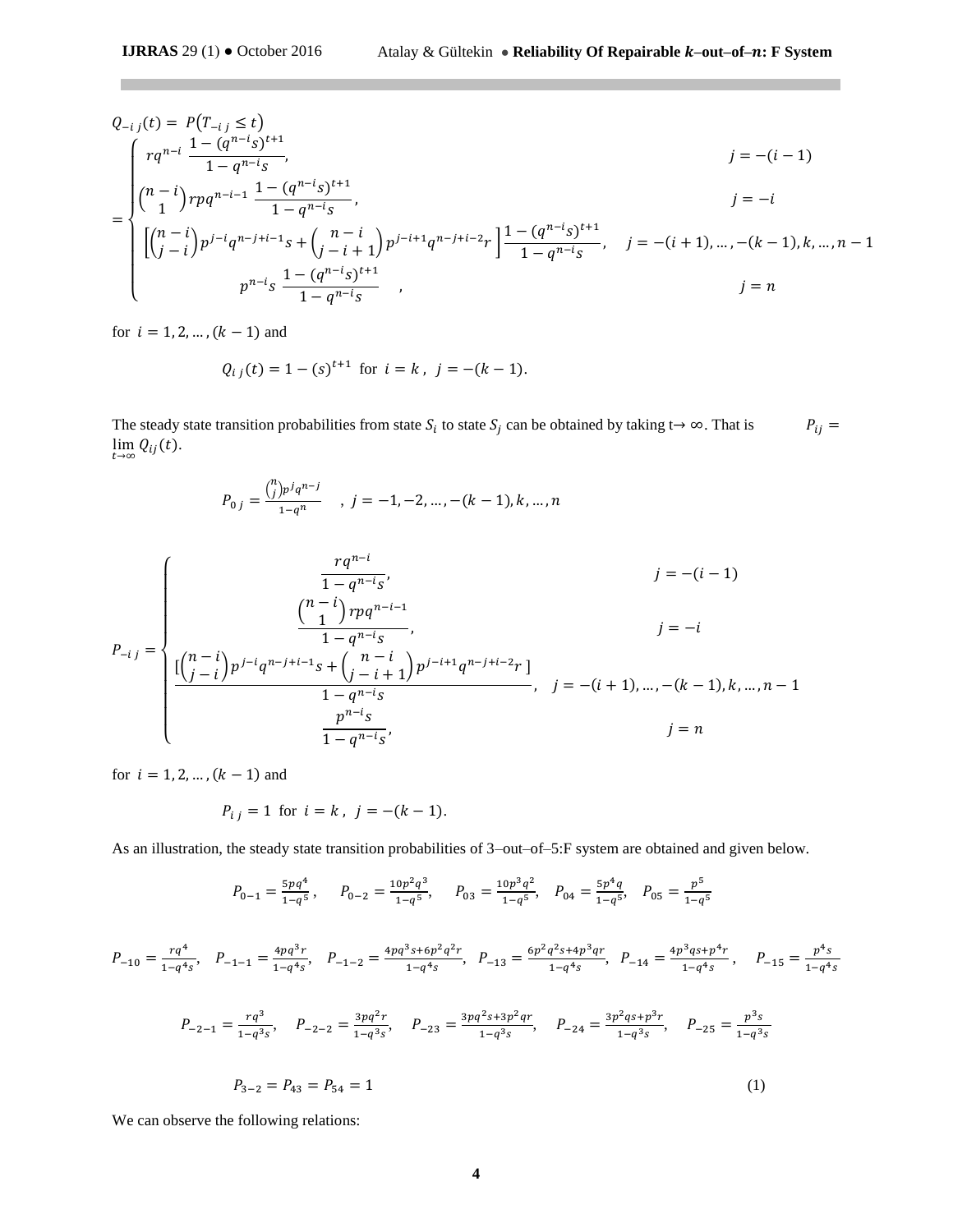$$
P_{0-1} + P_{0-2} + P_{03} + P_{04} + P_{05} = 1, \qquad P_{-10} + P_{-1-1} + P_{-1-2} + P_{-13} + P_{-14} + P_{-15} = 1
$$
  

$$
P_{-2-1} + P_{-2-2} + P_{-23} + P_{-24} + P_{-25} = 1, \qquad P_{3-2} = P_{43} = P_{54} = 1
$$

Let  $T_i$  be the sojourn time in state  $S_i$ , then mean sojourn time in state  $S_i$  is defined by

$$
\mu_i = \sum_{t=0}^{\infty} P(T_i > t)
$$

so that for 3–out–of–5:F system  $\mu_i$ 's ( $i = 0, -1, -2, 3, 4, 5$ ) can be obtained as

$$
\mu_0 = \frac{1}{1 - q^5}
$$
,  $\mu_{-1} = \frac{1}{1 - q^4 s}$ ,  $\mu_{-2} = \frac{1}{1 - q^3 s}$ ,  $\mu_3 = \mu_4 = \mu_5 = \frac{1}{1 - s}$  (2)

## **5. RELIABILITY EQUATIONS OF THE SYSTEM**

In here,  $R_i(t)$  denotes the probability that the system does not fail up to epochs 0,1,2, …  $(t-1)$  when it is initially started from up state  $S_i$ . To determine the reliability of the system, we regard the failed states  $S_k, S_{k+1}, \ldots, S_n$  as absorbing states. The expressions for  $R_i(t)$ ;  $i = 0, -1, -2, \dots, -(k-1)$ ; we have the following set of equations:

$$
R_0(t) = (q^n)^t + \sum_{u=0}^{t-1} q_{0-1}(u)R_{-1}(t-1-u) + \sum_{u=0}^{t-1} q_{0-2}(u)R_{-2}(t-1-u) + \cdots + \sum_{u=0}^{t-1} q_{0-(k-1)}(u)R_{-(k-1)}(t-1-u)
$$
\n(3)

$$
R_{-1}(t) = (q^{n-1}s)^t + \sum_{\substack{u=0 \ t-1}}^{t-1} q_{-10}(u)R_0(t-1-u) + \sum_{u=0}^{t-1} q_{-1-1}(u)R_{-1}(t-1-u) + \cdots + \sum_{u=0}^{t-1} q_{-1-(k-1)}(u)R_{-(k-1)}(t-1-u)
$$
\n
$$
(4)
$$

$$
R_{-2}(t) = (q^{n-2}s)^t + \sum_{u=0}^{t-1} q_{-2-1}(u)R_{-1}(t-1-u) + \sum_{u=0}^{t-1} q_{-2-2}(u)R_{-2}(t-1-u) + \cdots + \sum_{u=0}^{t-1} q_{-2-(k-1)}(u)R_{-(k-1)}(t-1-u)
$$
\n(5)

$$
R_{-(k-1)}(t) = (q^{n-(k-1)}s)^t + \sum_{\substack{u=0 \ u=0}}^{t-1} q_{-(k-1)-(k-2)}(u)R_{-(k-2)}(t-1-u) + \sum_{u=0}^{t-1} q_{-(k-1)-(k-1)}(u)R_{-(k-1)}(-1-u)
$$
(6)

Using the probability mass function of one step or direct transition time from  $S_i$  to  $S_j$  in these equations, we can get the compact form of the above equations:

$$
R_0(t) = (q^n)^t + \sum_{i=1}^{k-1} \sum_{u=0}^{t-1} {n \choose i} p^i q^{n-i} (q^n)^u R_{-i}(t-1-u)
$$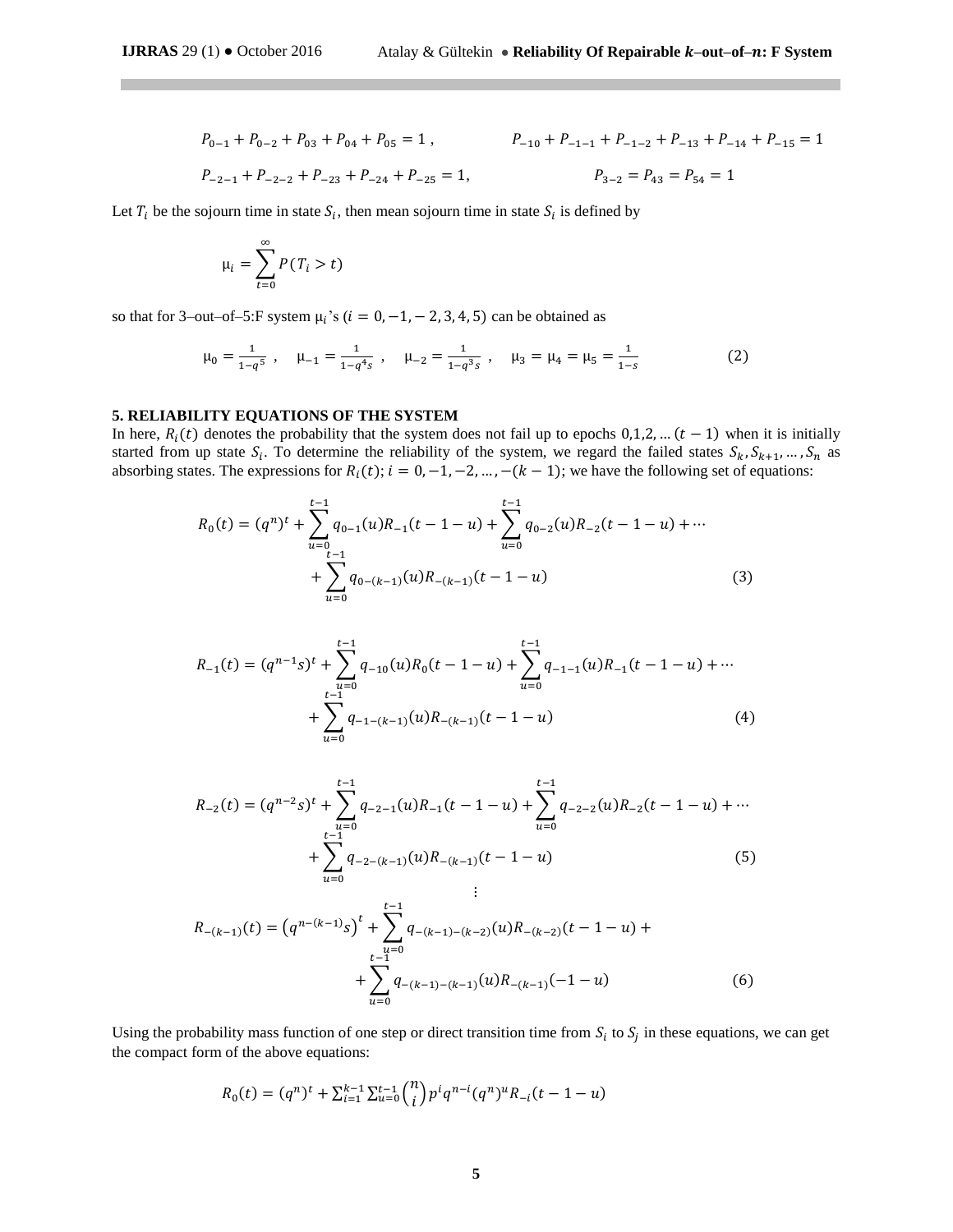$$
R_{-1}(t) = (q^{n-1}s)^t + \sum_{i=0}^{k-1} \sum_{u=0}^{t-1} {n-1 \choose i} r p^i q^{n-i-1} (q^{n-1}s)^u R_{-i} (t-1-u)
$$
  
+ 
$$
\sum_{i=1}^{k-2} \sum_{u=0}^{t-1} {n-1 \choose i} p^i q^{n-i-1} s (q^{n-1}s)^u R_{-(i+1)} (t-1-u)
$$
  

$$
R_{-2}(t) = (q^{n-2}s)^t + \sum_{i=0}^{k-2} \sum_{u=0}^{t-1} {n-2 \choose i} r p^i q^{n-i-2} (q^{n-2}s)^u R_{-(i+1)} (t-1-u)
$$
  
+ 
$$
\sum_{i=1}^{k-3} \sum_{u=0}^{t-1} {n-2 \choose i} p^i q^{n-i-2} s (q^{n-2}s)^u R_{-(i+2)} (t-1-u)
$$
  
:

$$
R_{-(k-1)}(t) = (q^{n-(k-1)}s)^t + \sum_{i=0}^{1} \sum_{u=0}^{t-1} {n-(k-1) \choose i} r p^i q^{n-(k-1)-i} (q^{n-(k-1)}s)^u R_{-(i+k-2)}(t-1-u)
$$

For the 3–out–of–5:F system, we can write the following equations using above equations:

$$
R_0(t) = (q^5)^t + \sum_{u=0}^{t-1} 5pq^4(q^5)^u R_{-1}(t-1-u) + \sum_{u=0}^{t-1} 10p^2 q^3 (q^5)^u R_{-2}(t-1-u) \tag{7}
$$

$$
R_{-1}(t) = (q^4s)^t + \sum_{u=0}^{t-1} r q^4 (q^4s)^u R_0(t-1-u) +
$$
  

$$
\sum_{u=0}^{t-1} 4r p q^3 (q^4s)^u R_{-1}(t-1-u) + \sum_{u=0}^{t-1} (6r p^2 q^2 (q^4s)^u + 4p q^3 s (q^4s)^u) R_{-2}(t-1-u)
$$
 (8)

$$
R_{-2}(t) = (q^3s)^t + \sum_{u=0}^{t-1} r q^3 (q^3s)^u R_{-1}(t-1-u) + \sum_{u=0}^{t-1} 3r p q^2 (q^3s)^u R_{-2}(t-1-u) \tag{9}
$$

In here, it is clear that  $R_0(0) = R_{-1}(0) = R_{-2}(0) = 1$ .

Using the equations (7), (8) and (9), the curves for the reliability of 3–out–of–5:F system have been drawn for different values of parameters with respect to time and given below.



*Figure 2: Curves for reliability of 3–out–of–5:F system for different values of parameters with respect to time*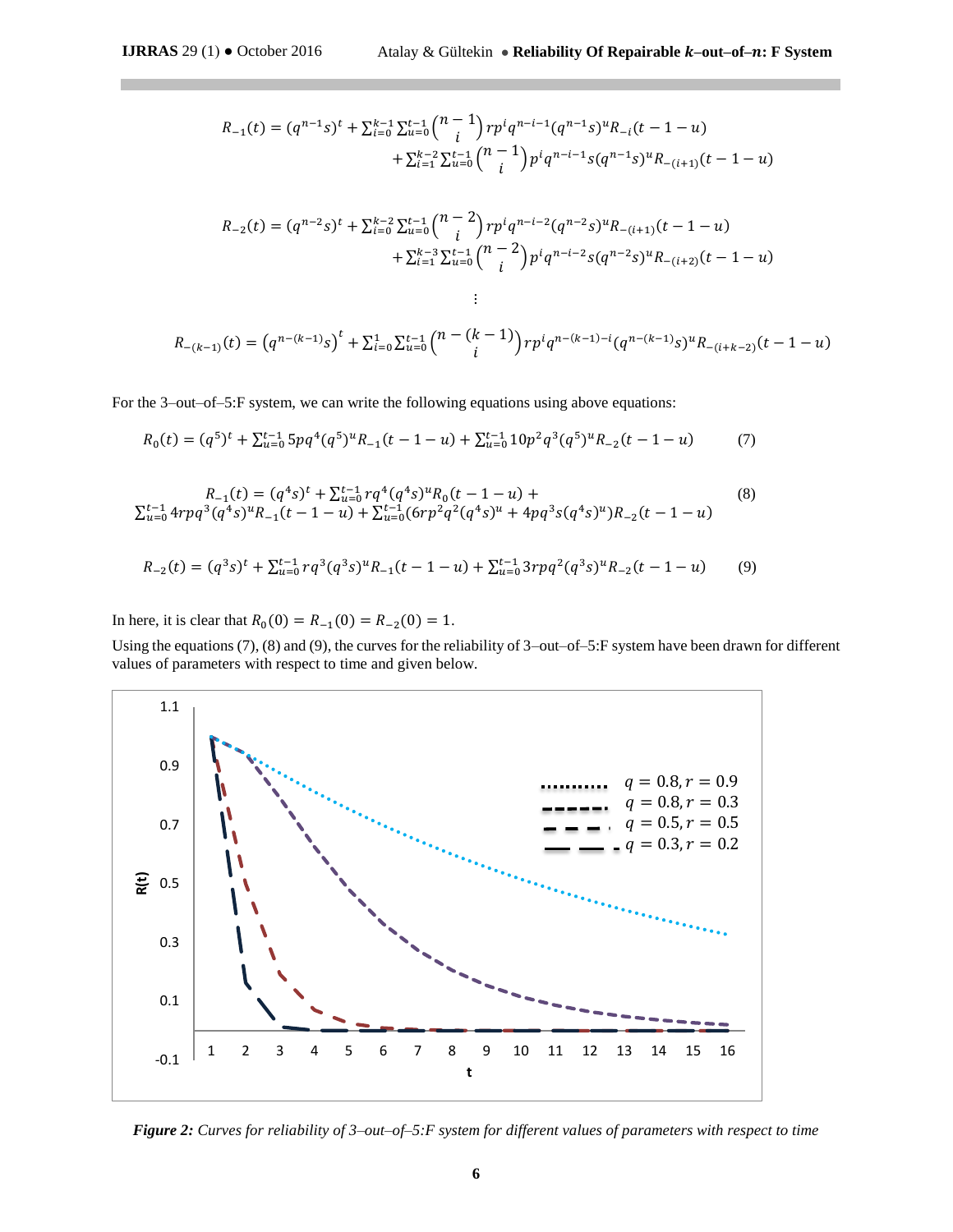From the curves we observed that the reliability of the system decreases if the values of q (working rate of a component) and r (repair rate of a component) decrease. Also, as a result of calculations, for  $q = r = 0.5$  we observed that the values of  $R_0(t)$  and  $R_{-1}(t)$  are equal.

As a special case, if  $r = 0$ ,  $s = 1$ , then the system is nonrepairable. Thus, (7), (8), and (9) will become, respectively,

$$
R_0(t) = (q^5)^t + \sum_{u=0}^{t-1} 5pq^4(q^5)^u R_{-1}(t-1-u) + \sum_{u=0}^{t-1} 10p^2 q^3 (q^5)^u R_{-2}(t-1-u)
$$
  
\n
$$
R_{-1}(t) = (q^4)^t + \sum_{u=0}^{t-1} 4pq^3 (q^4)^u R_{-2}(t-1-u)
$$
  
\n
$$
R_{-2}(t) = (q^3)^t.
$$

For  $t = 1$ ,

$$
R_0(1) = (q^5) + 5pq^4 + 10p^2q^3 = 6(q)^5 - 15q^4 + 10q^3
$$
  

$$
R_{-1}(1) = (q^4) + 4pq^3
$$
  

$$
R_{-2}(1) = (q^3)
$$

and for  $t = 2$ ,

$$
R_0(2) = (q^5)^2 + 5pq^4R_{-1}(1) + 5pq^4(q^5)R_{-1}(0) + 10p^2q^3R_{-2}(1) + 10p^2q^3(q^5)R_{-2}(0)
$$
  
=  $(q^5)^2 + 5pq^4(q^4 + 4pq^3) + 5pq^4(q^5) + 10p^2q^3(q^3) + 10p^2q^3(q^5)$   
=  $6(q^2)^5 - 15(q^2)^4 + 10(q^2)^3$  (10)

From these calculations, it is clear that the results of  $R_0(1)$  and  $R_0(2)$  have similar structure with different exponent of  $q$ .

**Remark:** To confirm the results of (10), we consider the reliability of a k–out–of–n:F system with iid components, the reliability of this system can be computed by the following equation:

$$
R(t) = \sum_{i=k}^{n} {n \choose i} (p(t))^i (1 - p(t))^{n-i}
$$

In here,  $p(t)$  denotes the reliability of a component. According to the geometric distribution, if we take reliability and unreliability of every component respectively as  $q^{t+1}$ ,  $1 - q^{t+1}$ , the reliability of a 3–out–of–5:F system is

$$
R(t) = (q^{t+1})^5 + 5(q^{t+1})^4(1 - q^{t+1}) + 10(q^{t+1})^3(1 - q^{t+1})^2
$$
\n(11)

Using equation (11), it is easy to see that  $R(0) = R_0(1)$  and the result of  $R(1)$  obtained by the classical reliability is equal the result of  $R_0(2)$  which is given by equation (10) and obtained as a special case of repairable system.

#### **6. MEAN TIME TO SYSTEM FAILURE (MTSF)**

Letting  $Z_0(t) = (q^n)^t$  and  $Z_{-i}(t) = (q^{n-i}s)^t$ ,  $i = 1,2,..., (k-1)$  and taking geometric transforms of equations (3)  $-$  (6) using

$$
q_{ij}^*(h) = \sum_{t=0}^{\infty} h^t q_{ij}(t),
$$

the obtained equations are written in the matrix form which is given below: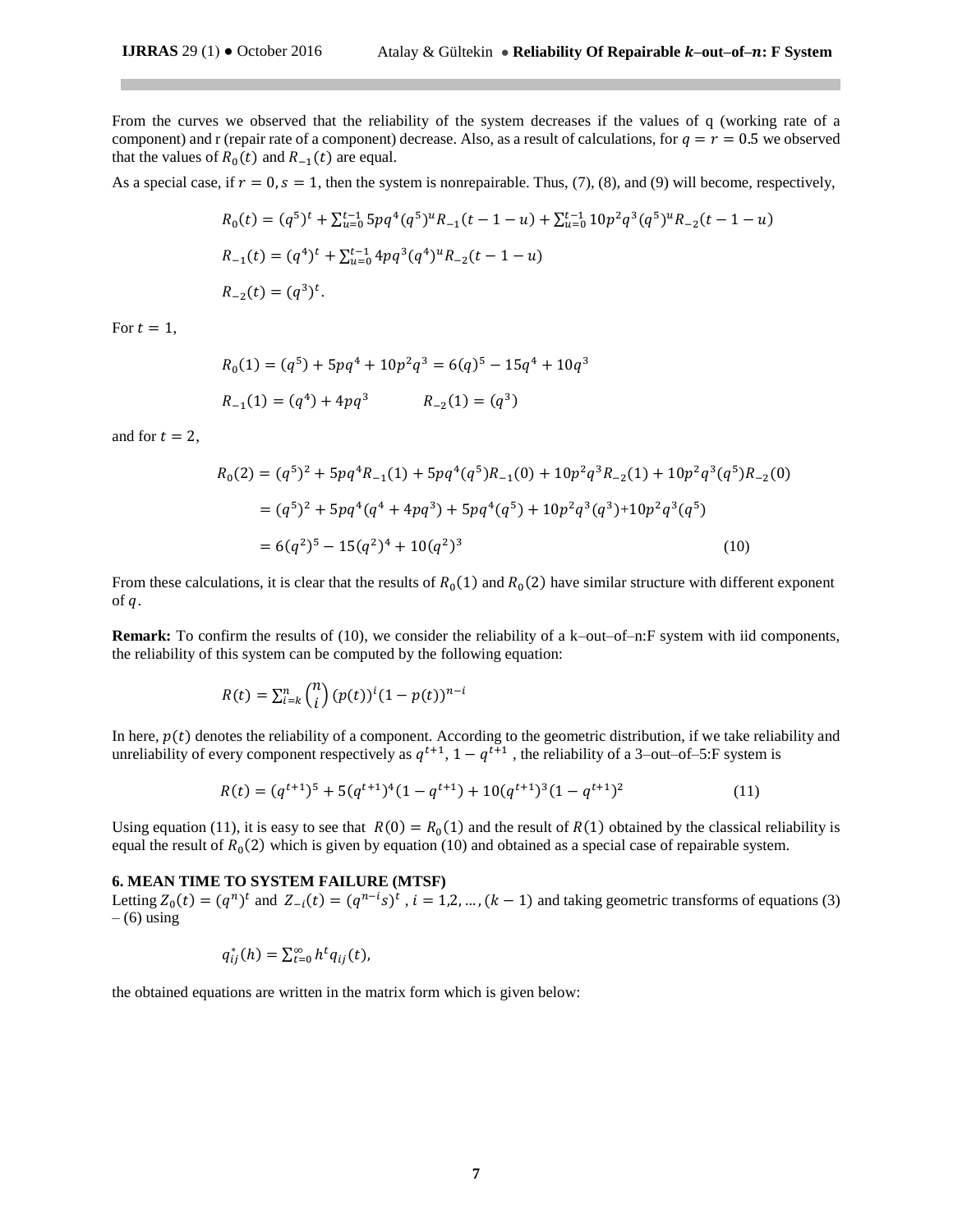m.

$$
\begin{bmatrix} 1 & -hq_{0-1}^*(h) & -hq_{0-2}^*(h) & \dots & -hq_{0-(k-1)}^*(h) \\ -hq_{-10}^*(h) & 1-hq_{-1-1}^*(h) & -hq_{-1-2}^*(h) & \dots & -hq_{-1-(k-1)}^*(h) \\ 0 & -hq_{-2-1}^*(h) & 1-hq_{-2-2}^*(h) & \dots & -hq_{-2-(k-1)}^*(h) \\ 0 & 0 & -hq_{-3-2}^*(h) & \dots & -hq_{-3-(k-1)}^*(h) \\ \dots & \dots & \dots & \dots & \dots \\ 0 & 0 & 0 & \dots & 1-hq_{-(k-1)-(k-1)}^*(h) \end{bmatrix} \begin{bmatrix} R_0^*(h) \\ R_{-1}^*(h) \\ R_{-2}^*(h) \\ R_{-3}^*(h) \\ \vdots \\ R_{-(k-1)}^*(h) \end{bmatrix} = \begin{bmatrix} Z_0^*(h) \\ Z_{-1}^*(h) \\ Z_{-2}^*(h) \\ \vdots \\ Z_{-(k-1)}^*(h) \end{bmatrix}
$$

Cramer's rule is used for solving systems of linear equation and after employing determinants procedures, we obtained

$$
R_0^*(h) = \frac{N_1(h)}{D_1(h)},
$$

where

**The College** 

$$
D_1(h) = 1 \times (R_2C_2)_D \times (R_3C_3)_D \times ... \times (R_kC_k)_D
$$
  
\n
$$
(R_2C_2)_D = -h^2q_{-10}^*(h)q_{0-1}^*(h) + 1 - hq_{-1-1}^*(h)
$$
  
\n
$$
(R_2C_i)_D = -h^2q_{-10}^*(h)q_{0-(i-1)}^*(h) - hq_{-1-(i-1)}^*(h), \quad i = 3,4,...,k
$$
  
\n
$$
(R_3C_3)_D = \frac{R_2C_3}{R_2C_2}hq_{-2-1}^*(h) + 1 - hq_{-2-2}^*(h)
$$
  
\n
$$
(R_3C_i)_D = \frac{R_2C_i}{R_2C_2}hq_{-2-1}^*(h) - hq_{-2-(i-1)}^*(h), \quad i = 4,5,...,k
$$
  
\n:

$$
(R_k C_k)_D = \frac{R_{k-1} C_k}{R_{k-1} C_{k-1}} h q^*_{-(k-1)-(k-2)}(h) + 1 - h q^*_{-(k-1)-(k-1)}(h)
$$

and

$$
N_1(h) = (-1)^{k+1}(-hq_{0-1)}^*(h)) \times (R_2C_2)_N \times (R_3C_3)'_N \times (R_4C_4)'_N \times \dots \times (R_kC_k)'_N
$$
  
\n
$$
(R_2C_i)_N = -hq_{0-i}^*(h) \frac{1 - nq_{-1-i}^*(h)}{hq_{0-1}^*(h)} - hq_{-1-i}^*(h), \quad i = 2,3,\dots, k-1
$$
  
\n
$$
(R_2C_k)_N = Z_0^*(h) \frac{1 - nq_{-1-i}^*(h)}{hq_{0-1}^*(h)} + Z_1^*(h)
$$
  
\n
$$
(R_3C_2)_N = hq_{0-2}^*(h) \frac{hq_{-2-1}^*(h)}{hq_{0-1}^*(h)} + 1 - hq_{-2-2}^*(h), \quad i = 3,4,\dots, k-1
$$
  
\n
$$
(R_3C_k)_N = Z_0^*(h) \frac{hq_{-2-1}^*(h)}{nq_{0-1}^*(h)} - hq_{-2-i}^*(h), \quad i = 3,4,\dots, k-1
$$
  
\n
$$
(R_3C_k)_N = Z_0^*(h) \frac{hq_{-2-1}^*(h)}{-hq_{0-1}^*(h)} + Z_2^*(h)
$$
  
\n
$$
(R_3C_i)'_N = (R_2C_i)_N \frac{-(R_3C_2)_N}{(R_2C_2)_N} + (R_3C_i)_N \qquad i = 3,4,\dots, k
$$
  
\n
$$
(R_4C_3)_N = (R_2C_3)_N \frac{hq_{-3-2}^*(h)}{(R_2C_2)_N} + 1 - hq_{-3-3}^*(h), \quad i = 4,5,\dots, k-1
$$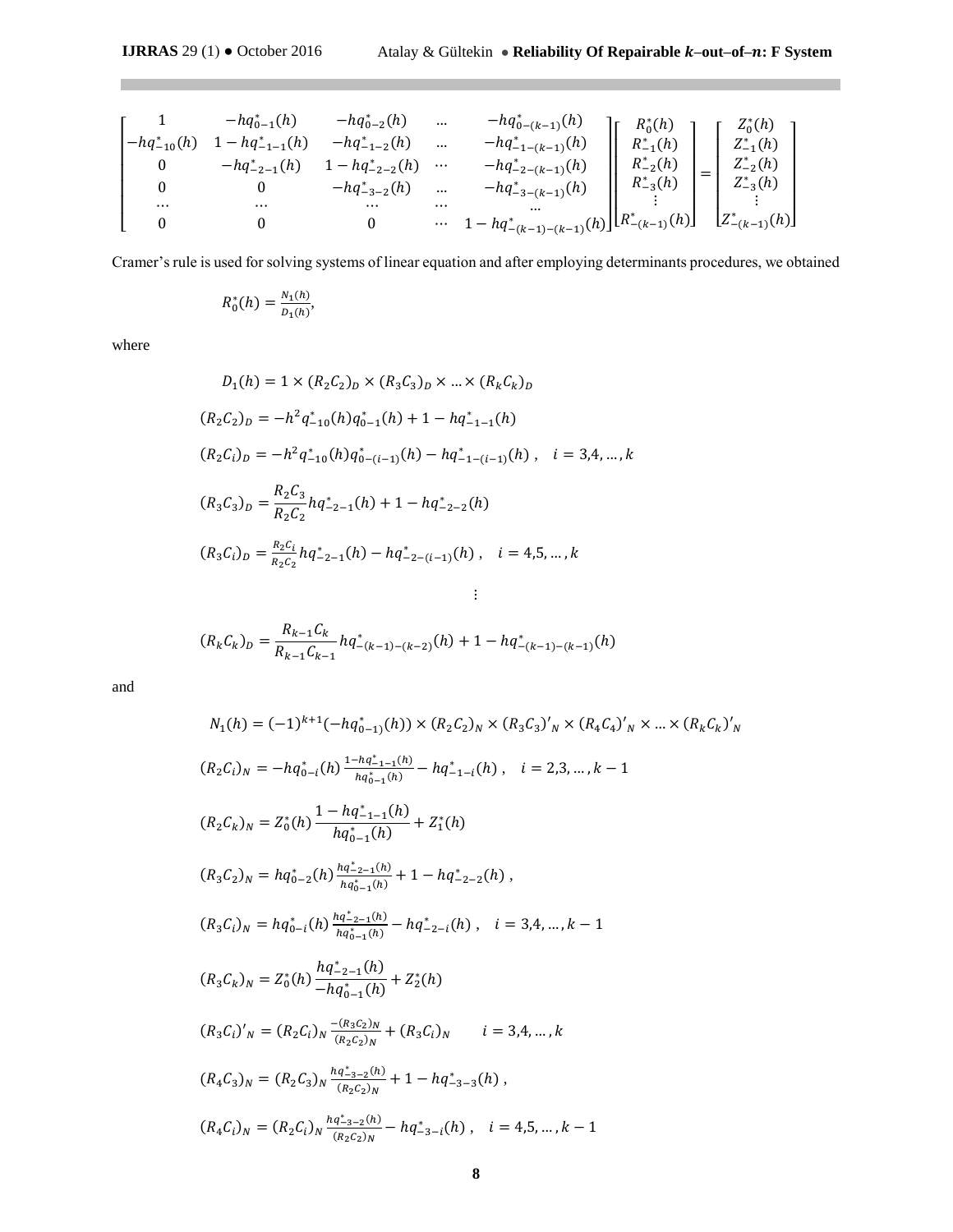$$
(R_4C_k)_N = (R_2C_k)_N \frac{hq_{-3-2}^*(h)}{(R_2C_2)_N} + Z_3^*(h)
$$
  
\n
$$
(R_4C_i)'_N = (R_3C_i)'_N \frac{-(R_4C_3)_N}{(R_3C_3)'_N} + (R_4C_i)_N \qquad i = 4, 5, ..., k
$$
  
\n:  
\n:  
\n
$$
(R_kC_{k-1})_N = (R_{k-2}C_{k-1})'_N \frac{hq_{-(k-1)-(k-2)}^*(h)}{(R_{k-2}C_{k-2})'_N} + 1 - hq_{-(k-1)-(k-1)}^*(h)
$$
  
\n
$$
(R_kC_k)_N = (R_{k-2}C_{k-1})'_N \frac{hq_{-(k-1)-(k-2)}^*(h)}{(R_{k-2}C_{k-2})'_N} + Z_{k-1}^*(h)
$$
  
\n
$$
(R_kC_k)'_N = (R_{k-1}C_k)'_N \frac{-(R_kC_{k-1})_N}{(R_{k-1}C_{k-1})'_N} + (R_kC_k)_N
$$

The above procedure may be easier and more understandable for 3–out–of–5:F system. Taking geometric transforms of equations  $(7) - (9)$ , the matrix form of the systems of linear equation will be obtained as:

$$
\begin{bmatrix} 1 & -hq_{0-1}^*(h) & -hq_{0-2}^*(h) \\ -hq_{-10}^*(h) & 1 - hq_{-1-1}^*(h) & -hq_{-1-2}^*(h) \\ 0 & -hq_{-2-1}^*(h) & 1 - hq_{-2-2}^*(h) \end{bmatrix} \begin{bmatrix} R_0^*(h) \\ R_{-1}^*(h) \\ R_{-2}^*(h) \end{bmatrix} = \begin{bmatrix} Z_0^*(h) \\ Z_{-1}^*(h) \\ Z_{-2}^*(h) \end{bmatrix}
$$

With the help of determinants procedures,  $R_0^*(h)$  can be obtained using Cramer's rule as

$$
R_0^*(h) = \frac{N(h)}{D(h)} = \frac{Z_0^*(h) \times (R_2 C_2)_N \times (R_3 C_3)_N}{1 \times (R_2 C_2)_D \times (R_3 C_3)_D} \tag{12}
$$

where

$$
(R_{2}C_{2})_{N} = \frac{z_{-1}^{*}(h)}{z_{0}^{*}(h)} hq_{0-1}^{*}(h) + 1 - hq_{-1-1}^{*}(h)
$$
\n
$$
(R_{2}C_{2})_{D} = -h^{2}q_{-10}^{*}(h)q_{0-1}^{*}(h) + 1 - hq_{-1-1}^{*}(h)
$$
\n
$$
(R_{2}C_{2})_{D} = -h^{2}q_{-10}^{*}(h)q_{0-1}^{*}(h) + 1 - hq_{-1-1}^{*}(h)
$$
\n
$$
(R_{2}C_{3})_{N} = \frac{z_{-1}^{*}(h)}{z_{0}^{*}(h)} hq_{0-2}^{*}(h) - hq_{-1-2}^{*}(h)
$$
\n
$$
(R_{3}C_{2})_{N} = \frac{z_{-2}^{*}(h)}{z_{0}^{*}(h)} hq_{0-1}^{*}(h) - hq_{-2-1}^{*}(h)
$$
\n
$$
(R_{3}C_{3})_{D} = \frac{R_{2}C_{3}}{R_{2}C_{2}} hq_{-2-1}^{*}(h) + 1 - hq_{-2-2}^{*}(h)
$$
\n
$$
(R_{3}C_{3})_{N} = \frac{z_{-2}^{*}(h)}{z_{0}^{*}(h)} hq_{0-2}^{*}(h) + 1 - hq_{-2-2}^{*}(h)
$$
\n
$$
(R_{3}C_{3})'_{N} = \frac{-(R_{3}C_{2})_{N}}{(R_{2}C_{2})_{N}} (R_{2}C_{3})_{N} + (R_{3}C_{3})_{N}
$$

In more explicit form,  $N(h)$  and  $D(h)$  are as follows:

$$
N(h) = Z_0^*(h)[1 - hq_{-2-2}^*(h) - hq_{-1-1}^*(h) + h^2q_{-1-1}^*(h)q_{-2-2}^*(h) - h^2q_{-2-1}^*(h)q_{-1-2}^*(h)]
$$
  
+ 
$$
hq_{0-1}^*(h)[Z_{-1}^*(h) - Z_{-1}^*(h)hq_{-2-2}^*(h) + Z_{-2}^*(h)hq_{-1-2}^*(h)]
$$
  
- 
$$
hq_{0-2}^*(h)[-Z_{-1}^*(h)hq_{-2-1}^*(h) - Z_{-2}^*(h) + Z_{-2}^*(h)hq_{-1-1}^*(h)]
$$
  

$$
D(h) = [1 - hq_{-2-2}^*(h) - hq_{-1-1}^*(h) + h^2q_{-1-1}^*(h)q_{-2-2}^*(h) - h^2q_{-2-1}^*(h)q_{-1-2}^*(h)] +
$$
  

$$
hq_{0-1}^*(h)[-hq_{-10}^*(h) + h^2q_{-10}^*(h)q_{-2-2}^*(h)] - hq_{0-2}^*(h)[h^2q_{-10}^*(h)q_{-2-1}^*(h)]
$$

By using probabilistic argument and taking geometric transformation on both sides of the above equations 3–out–of– 5:F system, we get  $R_0^*(h)$  in given by (12). Then mean time system failure (MTSF) is given by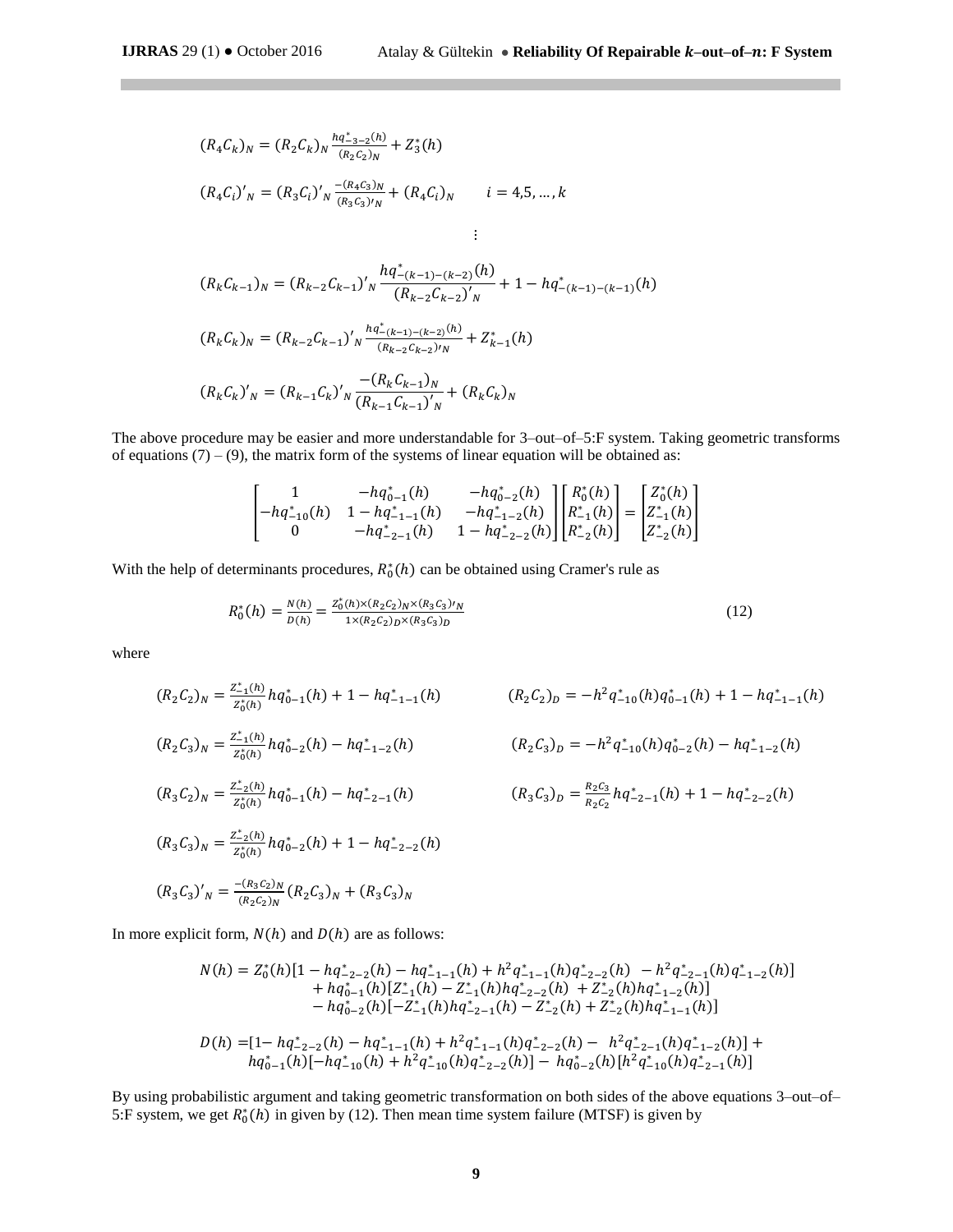$$
MTSF = \lim_{h \to 1} \frac{N(h)}{D(h)} - 1
$$

where  $\lim_{h \to 1} q_{ij}^*(h) = P_{ij}$  and  $\mu_i$  are given by (1) and (2), respectively. Then,

$$
N(1) = \mu_0 \left[ 1 - P_{-2-2} - P_{-1-1} + P_{-2-2} P_{-1-1} - P_{-2-1} P_{-1-2} \right] + \mu_{-1} \left[ P_{0-1} - P_{0-1} P_{-2-2} + P_{0-2} P_{-2-1} \right]
$$
  
+ 
$$
\mu_{-2} \left[ P_{0-1} P_{-1-2} + P_{0-2} - P_{0-2} P_{-1-1} \right]
$$
  

$$
D(1) = \left[ 1 - P_{-2-2} - P_{-1-1} + P_{-2-2} P_{-1-1} - P_{-2-1} P_{-1-2} - P_{0-1} P_{-10} + P_{0-1} P_{-10} P_{-2-2} - P_{0-2} P_{-10} P_{-2-1} \right]
$$

The behavior of MTSF has been drawn with respect to different repair and failure rates and given as follows:



*Figure 3: The behavior of MTSF with respect to different repair and failure rates*

Figure 3 shows the variations in MTSF with respect to failure rate  $(p)$  and repair rate  $(r)$ . From the graph we observed that MTSF decreases as the value of  $p$  increase and increases with the increase of  $r$ .

#### **7. REFERENCES**

[1]. W. Kuo, and M. J. Zuo, "Optimal Reliability Modeling, Principles and Applications", John Wiley & Sons, New York (2003).